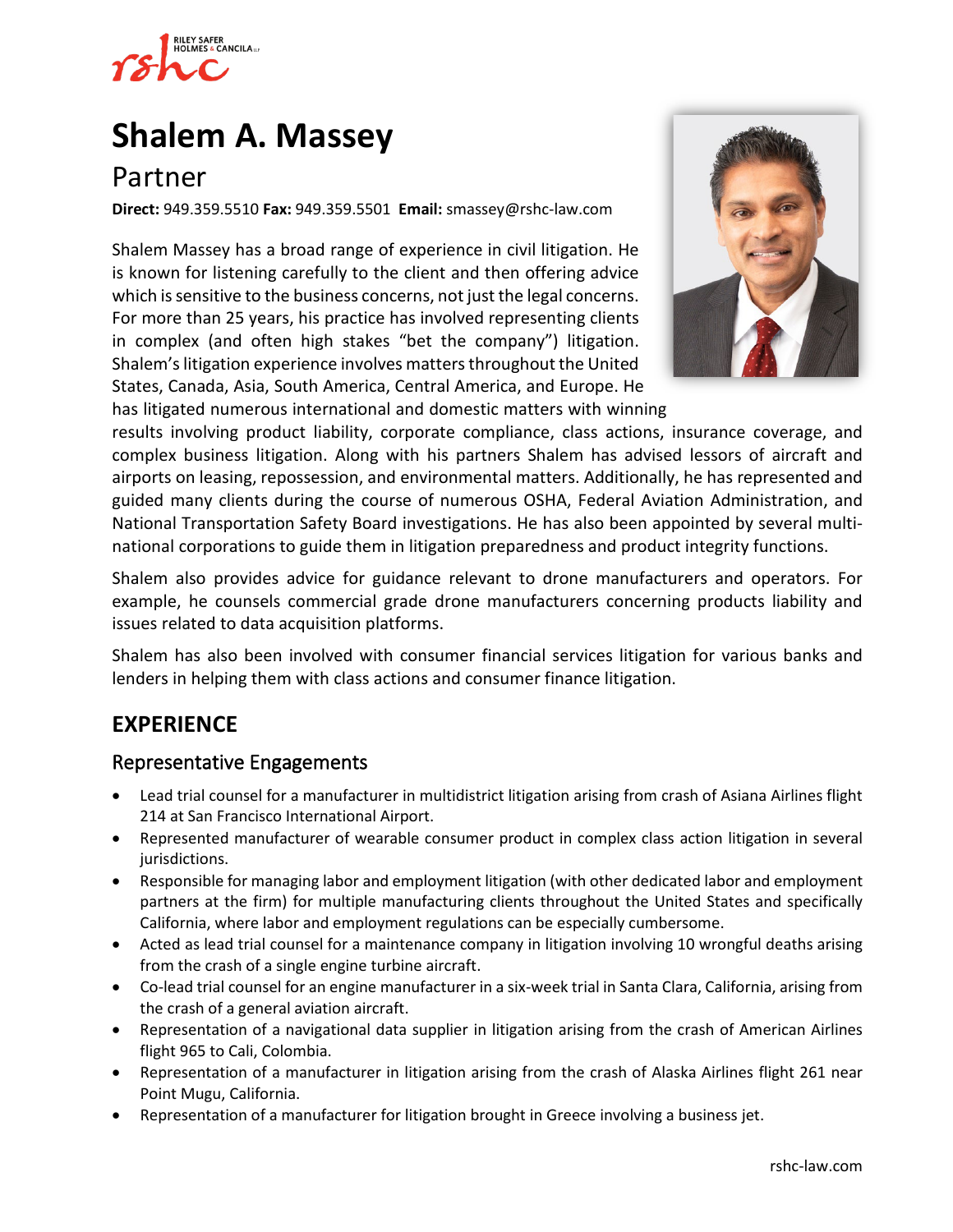

## **CREDENTIALS**

#### Education

University of San Diego, J.D., 1989 University of California Los Angeles, B.A., 1986

#### Bar Admissions

California

- U.S. Court of Appeals for the Ninth Circuit
- U.S. District Court for the Central District of California
- U.S. District Court for the Eastern District of California
- U.S. District Court for the Northern District of California
- U.S. District Court for the Southern District of California

#### Professional Memberships

Los Angeles County Bar Association Litigation Section, Member Orange County Bar Association Aviation Section, Member Lawyer Pilots Bar Association The State Bar of California Defense Research Institute International Association of Defense Counsel

### **PUBLICATIONS & PRESENTATIONS**

- "Elimination of Bias/Diversity & Inclusion in the Legal Profession," (moderator) ABA Tort Trial & Insurance Practice Section Aviation and Space Committee Law (October 28, 2021)
- "Social Inflation, Punitive Damages, and U.S. Litigation Trends: Where are claims and verdicts headed?," (co-panelist) Lloyd's Market Association (September 22, 2020)
- "Autonomous Vehicles: Current Legal Landscape and Challenges on the Horizon," (co-author) *RSHC Insight* (August 14, 2020)
- "Connected Vehicles Bring Promise of Mobility  $-$  and Jobs  $-$  to Two Million People With Disabilities," (co-author) *RSHC Insight* (August 14, 2020)
- "Public Comments Close on Proposed FAA Rule Governing Remote ID of Unmanned Aerial System," (co-author) *RSHC Insight* (August 14, 2020)
- "The Public and Private Sectors Are Ready to Unleash Unmanned Maritime Vehicles," (coauthor) *RSHC Insight* (August 14, 2020)
- "Keeping Formation: Navigating the Relationship of Insured, Insurer, and Outside Counsel," (co-speaker) ABA Tort Trial & Insurance Practice Section, Aviation and Space Law Committee CLE Program, *The Aviation Lawyer's Operating Handbook: Learning to Litigate, Navigate, and Communicate*, Washington, DC (October 24-25, 2019)
- "State Bar of Texas Aviation Law Section Mid-Year Meeting," (speaker) Irving, Texas (March 29, 2019)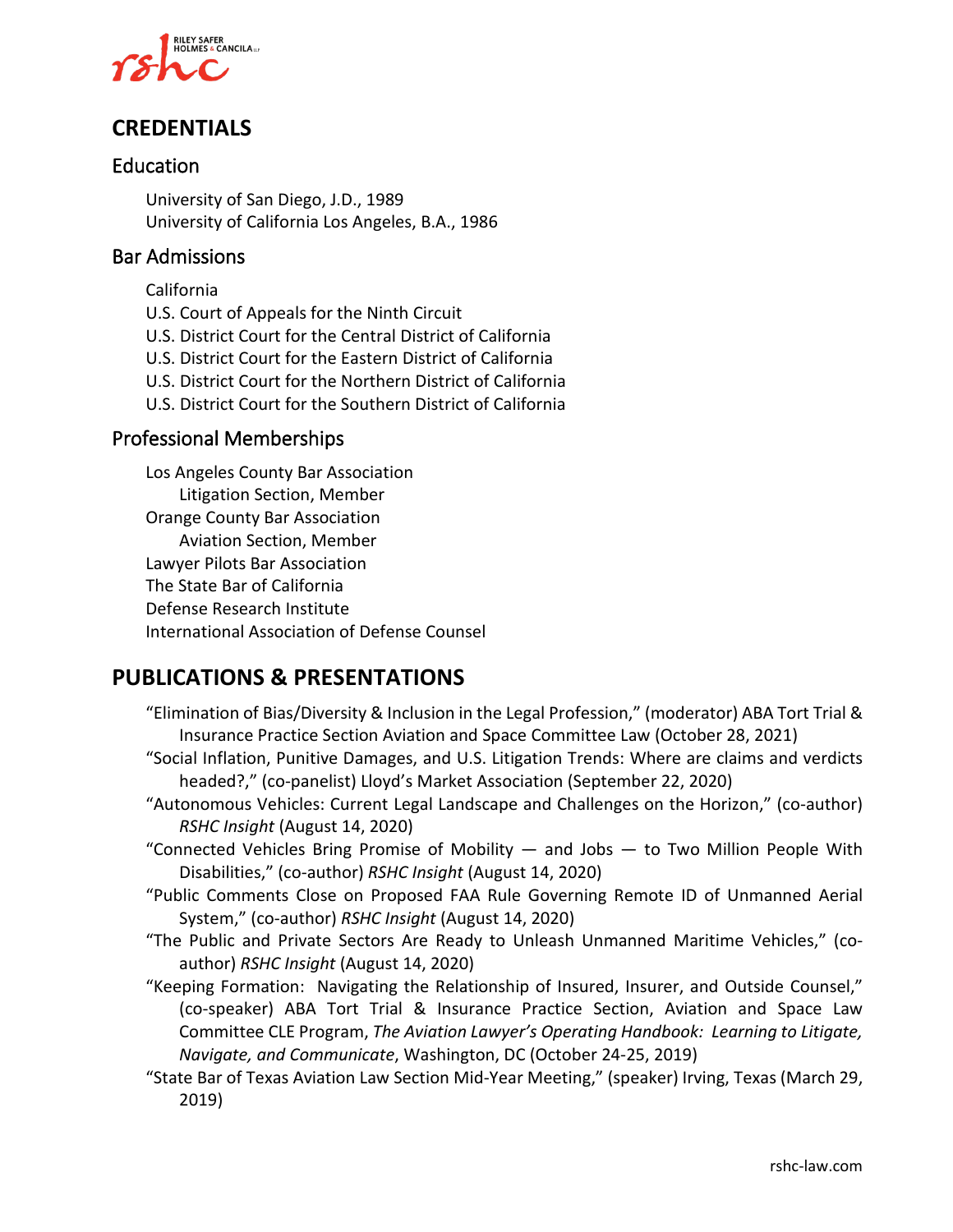

- "8th Annual Forum on Defending and Managing Aviation Claims & Litigation," (panelist) American Conference Institute, New York, NY (June 27-28, 2016)
- "Unmanned Aerial Vehicles: A Bird's Eye View of the Drone Law Landscape," ABA Section of Litigation Annual Conference, Chicago, IL (April 2016)
- "Danger, Will Robinson! Is Insurance Ready for Unmanned Vehicles?" ABA Insurance Coverage Litigation Committee CLE Seminar, Tucson, AZ (March 2016)
- "ABA Insurance Coverage Litigation Seminar," (panelist) American Bar Association 2016 Insurance Coverage Litigation Committee CLE Seminar, Tucson, AZ (March 2-5, 2016)
- "Prepare for Takeoff! What In-House and Corporate Lawyers Should Know to Mitigate the Risks and Capture the Benefits of Commercial Drone Use," (co-presenter) West LegalEd Center (October 28, 2015)
- Navigant's Law and Innovation Speaker Series, (panelist) American Bar Association Litigation Section (October 28, 2015)
- "Take-off of Drone Sector Raises Liability Considerations for Commercial Operators," *Insurance Day* (August 2015)
- Product Integrity seminar, Chino Airport, CA (January 2015)
- "Globalization and the Aviation Industry: Counseling Your Clients on Important Risks and Regulations When Doing Business in Foreign Markets," 5th National Forum on Defending and Managing Aviation Claims & Litigation for the American Conference Institute, Chicago, IL (May 2013)
- The "Sophisticated User" Defense Protecting Aviation Manufacturers in Failure to Warn Cases, *BC Aviation* (Winter 2009)
- "Product Integrity Seminar/The Pretrial Discovery Process and How to Protect Your Company," Olathe, KS (November 2009)
- "Indemnification Agreements and Additional Insured Provisions" Aviation Insurance Association Annual Meeting, Indian Wells, CA (May 2007)
- "Recent Developments in Aviation Law," ATLA Annual Convention, faculty member, Seattle, WA (July 2006)
- "So, You're Going To Be Deposed?" *Insurance Day* (July 2005)
- "Legal and Investigation Issues with the NTSB," Defense Research Institute (DRI) Product Liability Conference, Los Angeles, CA (February 2005)
- "Aviation Products Liability Insurance," Embry-Riddle Aeronautical University, Orlando, FL (January 2005)
- "Legal and Investigation Issues with the NTSB," ABA Aviation Litigation Program's Practical Views from the Cockpit to the Courtroom, Washington, DC (October 2004)
- "So You're Going to Be Deposed," Aviation Insurance Association Annual Meeting, Orlando, FL (May 2003)
- "Electronic Discovery, How, What, Why, Where, and When," Aviation Insurance Association Annual Meeting, Kansas City, MO (May 2002)
- "Product Integrity Seminar/The Pretrial Discovery Process and How to Protect Your Company," Bend, Ore. (April 2003)
- "Legal Issues Involved with Electronic Discovery," Embry-Riddle Aeronautical University's Fifteenth Annual Aviation Law/Insurance Symposium, Daytona Beach, FL (January 2002)
- "Electronic Discovery: Will You Byte?" Aircraft Builders Council, Inc. Law Report (Fall 2001)